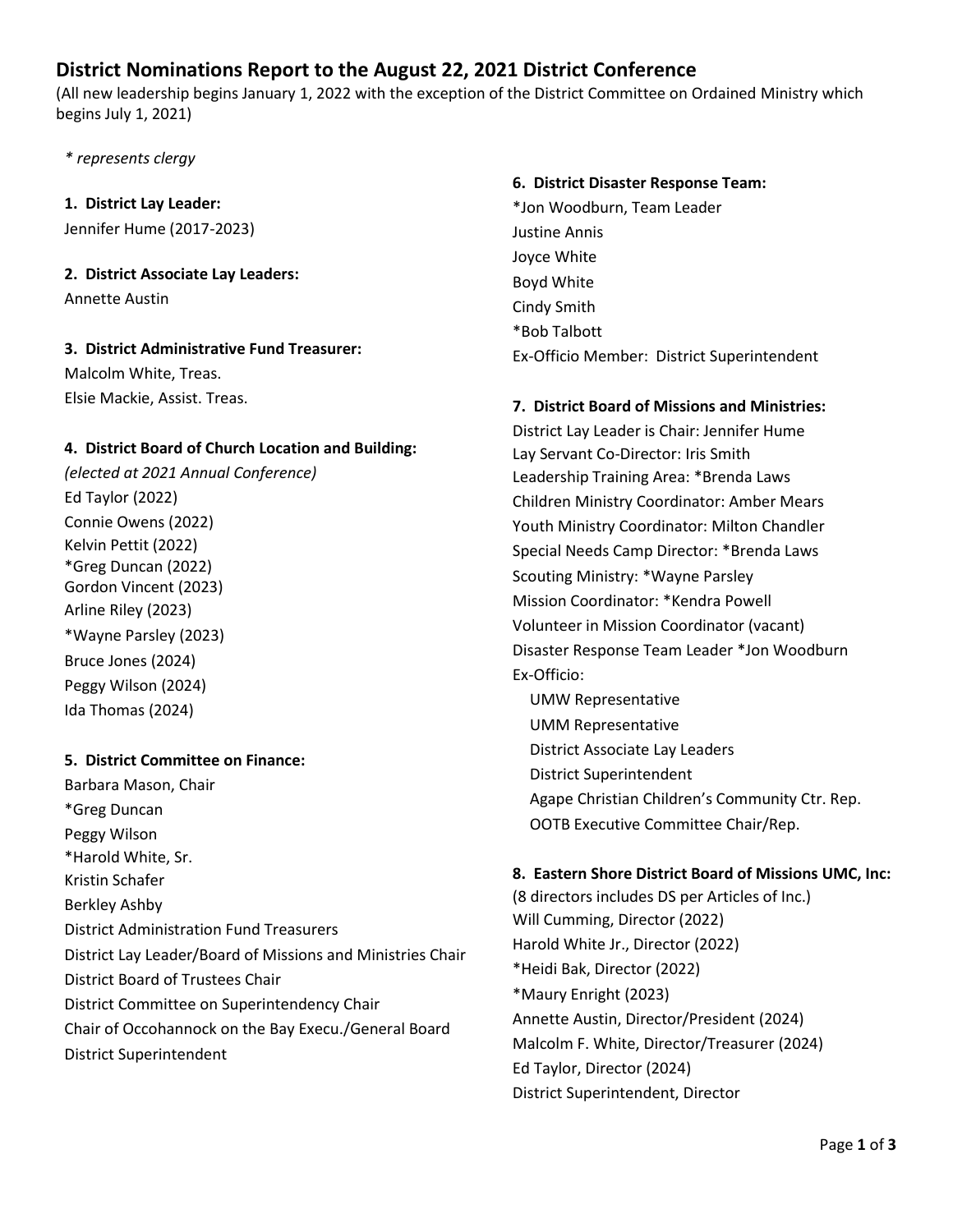# **District Nominations Report to the August 22, 2021 District Conference**

(All new leadership begins January 1, 2022 with the exception of the District Committee on Ordained Ministry which begins July 1, 2021)

#### **9. District Committee on Nominations:**

Harold White Jr. (2022) \*Maury Enright (2022) Robbin Fletcher (2022) Doris Cropper (2023) Leslie Chandler (2023) Barbara Mason (2023) Sandra Banks (2024) Bill Sterling (2024) Vacancy (2024) District Superintendent is Chair District Lay Leader District Associate Lay Leader/s Conference Leadership Develop. Team Rep. (Greg Duncan)

### **10. District Nominations Facilitation Committee:**

(nominee suggestions for conference boards) Iris Smith Faye Godbey \*Mikang Kim District Superintendent, Chair District Lay Leader Conference Leader. Develop. Team Rep. (\*Greg Duncan) CLDT Alternate (Peggy Wilson) District Presidents of UMM, UMW, UMY

#### **11. District Committee on Superintendency:**

(shall be composed of 11 members, including district lay leader, and 2 persons appointed by the district superintendent.) Emma Rhyne (2022) \*Clarence Bowen (2022) Iris Smith (2022) \*Gary Miller (2023) Richard Jenkins (2023) \*James Nock (2024) \*Brenda Laws (2024) \*Hodae Kim (2024) +2 appointed by DS Ex-Officio: District Lay Leader

### **12. District Committee on Lay Servant Ministries:**

(appointed by LSM Director) Iris Smith Co-Director Annette Austin \*Carrie Talbott Jim Granger Jennifer Hume, District Lay Leader Barbara Justis (consultant)

#### **13. District Board of Trustees:** (no more than 9)

Jim Granger (2022) Harold White Jr. (2022) Ron Mason (2022) \*Sallye Bowen (2023) Don Foster (2023) Peggy Wilson (2023) Carolyn Richardson (2024) \*Wayne Johnson (2024) Vacancy (2024) Ex-Officio: District Superintendent

#### **14. Agape Christian Children's Community Center Board of Directors:**

(15 max. elected by District Conference –nominations come from their Board) Pat Johnson (2022) Maureen Toppin (2022) \*Harold White, Sr. (2022) Charlene Shrieves (2022) Dawn Thomas (2023) Peggy Wilson (2023) Barbara Mason (2023) Brenda Child (2023) Gail Walker (2023) Mike Miller (2024) Kathy Miller (2024) Aaron Kane (2024) Elizabeth Jones (2024) Ex-Officio: District Superintendent